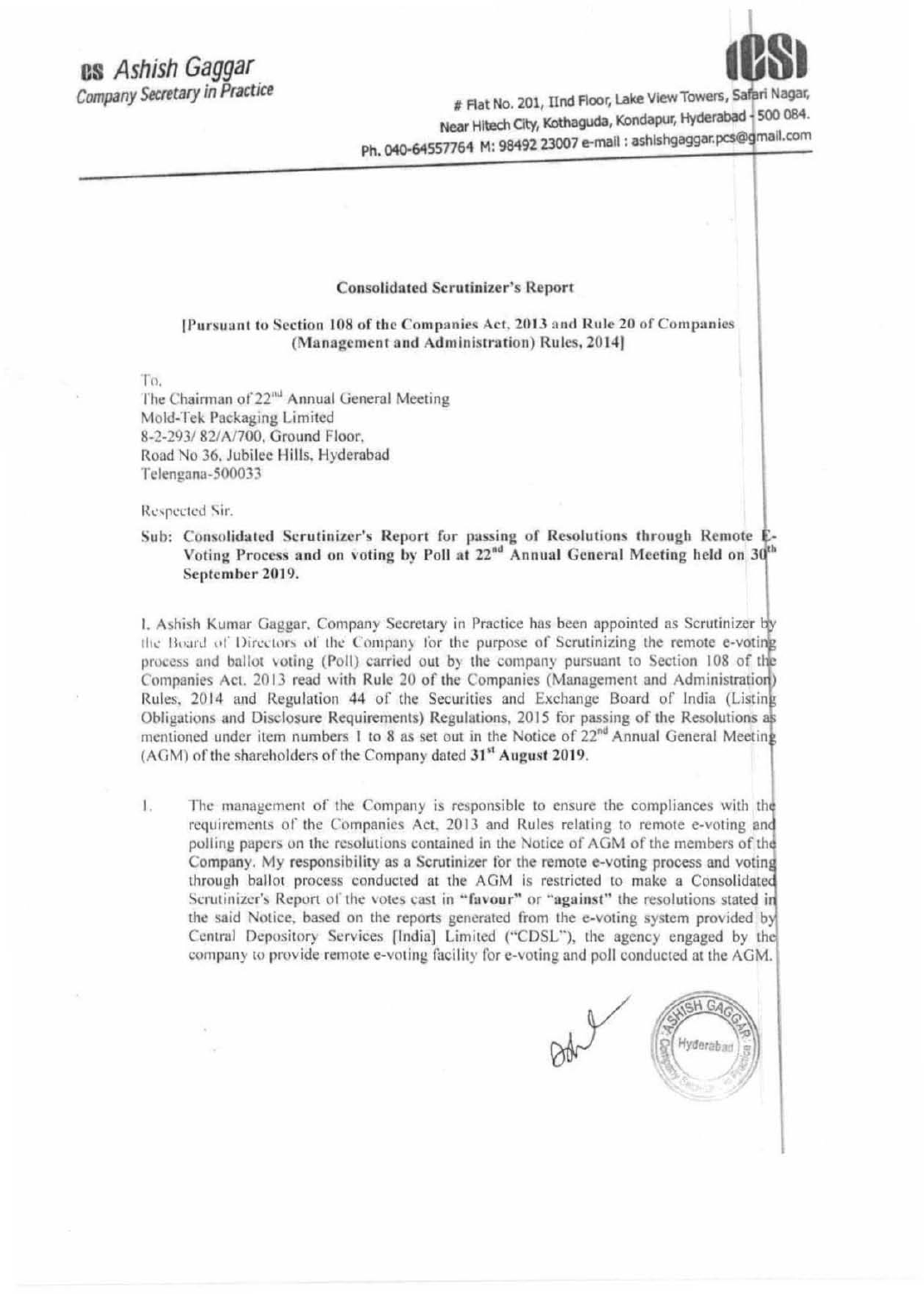- The Notice dated 31<sup>st</sup> August 2019 along with Statement setting out material facts under  $2.$ Section 102 of the Companies Act, 2013 was dispatched to the Shareholders through courier post on Friday, 06<sup>th</sup> September 2019 and through e-mail to shareholders whose email IDs are registered with the Company/Depository Participant(s) on Friday, 06<sup>th</sup> September 2019. The said notice was dispatched on the basis of Register of Members made available by the Registrar & Share Transfer Agent of the Company and the list of beneficial owners made available by the depositories viz., National Securities Depository Limited (NSDL) and Central Depository Services (India) Limited (CDSL) as on Saturday, 31st August 2019.
- As per the provisions of Rule 20 of the Companies (Management and Administration)  $\overline{3}$ . Rules, 2014, the Company has published advertisement about having sent the notice of meeting and providing remote e-voting facility in Financial Express (English Daily) and Prajashakthi (Telugu Daily) on Saturday, 07<sup>th</sup> September 2019 and Corrigendum to the above advertisement in Financial Express (English Daily) and Prajashakthi (Telugu Daily) on Wednesday, 18<sup>th</sup> September, 2019.
- In terms of the aforesaid Notice, voting through electronic means was kept open for 4  $4.$ (Four) days from Thursday, 26<sup>th</sup> September 2019 (9:00 A.M.) to Sunday, 29<sup>th</sup> September 2019 (5:00 P.M.).
- The voting rights of members were considered in proportion to their shares in the paid up 5. equity share capital of the Company as on the cut-off date i.e. Monday, 23<sup>rd</sup> September 2019.
- The facility for voting through physical ballot papers was made available at the meeting  $6.$ and members attending the meeting, who have not already casted their vote by Remote-E voting exercised their right to vote at the meeting through ballot papers.
- $7.$ After the time fixed for closing of the poll by the Chairman, one ballot box kept for polling was locked in my presence and the members who were present.
- The locked ballot box was subsequently opened in my presence and in the presence of 8. two witness and poll papers were diligently scrutinized. The poll papers were reconciled with the records maintained by the Company / Registrar and Transfer Agents of the Company and the authorizations / proxies lodged with the Company.
- 9. As required under the said rules, after the closure of the voting at the Annual General Meeting, the votes cast through poll were counted; thereafter the votes cast under remote e-voting facility were unblocked in the presence of P Neha and H Megha who are not in employment with the Company. They have signed below in confirmation of the votes being unblocked in their presence.

- 10. I did not find any poll papers invalid.
- 11. Summary of the remote e-voting and poll are as follows:

H GA Hyderabad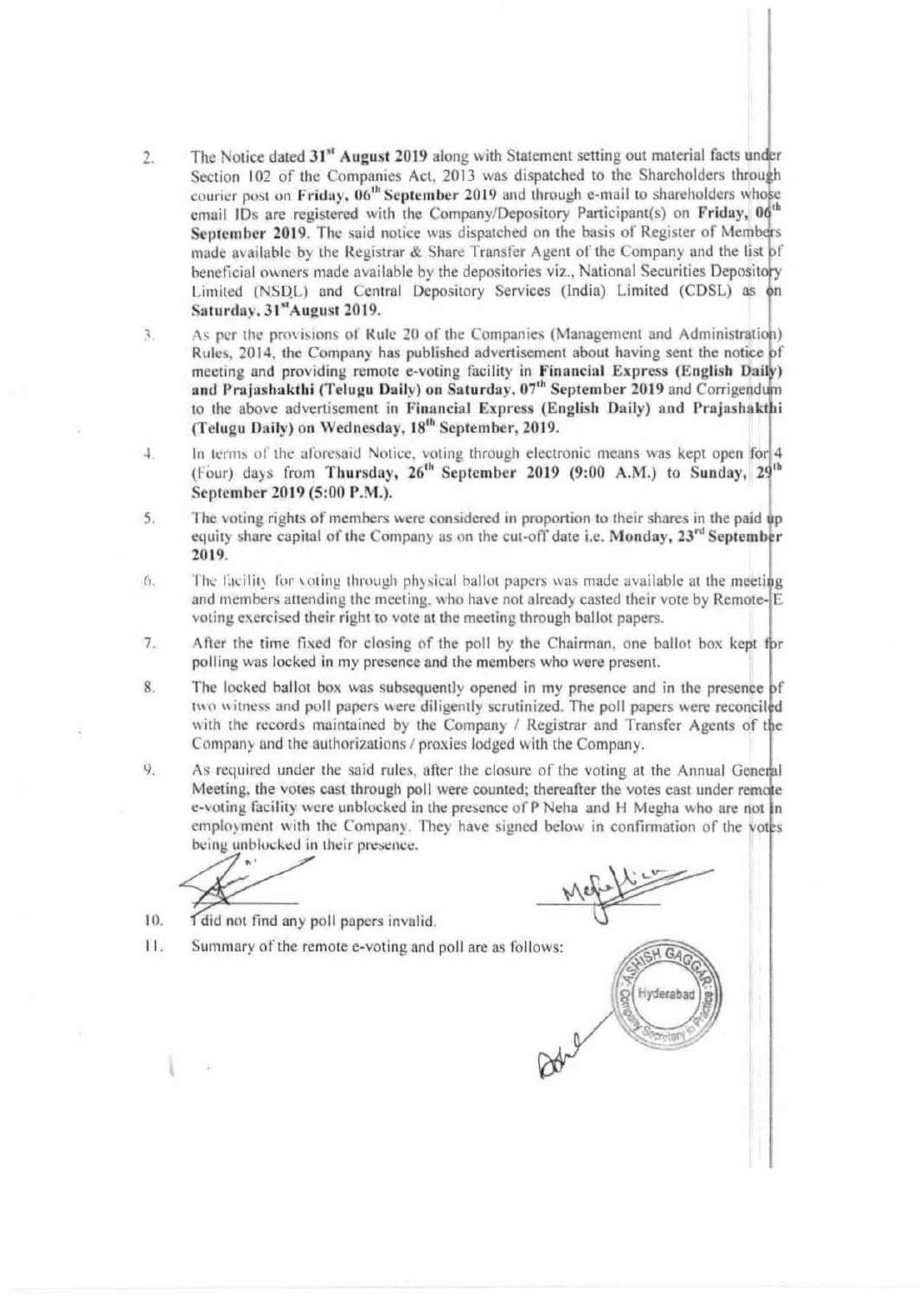#### **Resolution No. 1: ORDINARY RESOLUTION**

To receive, consider and adopt the Audited Financial Statements (including audited Consolidated Financial Statements) for the Financial Year ended 31stMarch 2019 and the Reports of the Directors and Auditors thereon.

(i) Voted in favour of the resolution

| Particulars     | members   Number<br>No<br>of<br>voted | of<br>cast by them | votes   % of total number of<br>valid votes cast |
|-----------------|---------------------------------------|--------------------|--------------------------------------------------|
| Poll at AGM     | 5                                     | 7.55.507           | 5.50                                             |
| Remote E-voting | 58                                    | 1,29,72,665        | 94.50                                            |
| Total           | 109                                   | 1,37,28,172        | 100                                              |

(ii) Voted against the resolution

| Particulars     | No.<br>voted | members Number of<br>cast by them | votes   % of total number of<br>valid votes cast |
|-----------------|--------------|-----------------------------------|--------------------------------------------------|
| Poll at AGM     | Nil          | Nil                               | Nil                                              |
| Remote E-voting | Nil          | Nil                               | Nil                                              |
| Total           | Nil          | Nil                               | Nil                                              |

(iii) Invalid Votes

| Particulars     | Total number of members whose Total number of votes cast by<br>votes were declared as invalid | them |
|-----------------|-----------------------------------------------------------------------------------------------|------|
| Poll at AGM     | Nil                                                                                           | Nil  |
| Remote E-voting | Nil                                                                                           | Nil  |
| Total           | Nil                                                                                           | Nil  |

## **Resolution No. 2: ORDINARY RESOLUTION**

To confirm the payment of interim dividend paid during the year and to declare final dividend on equity shares for the financial year ended 31stMarch 2019.

(i) Voted in favour of the resolution

| Particulars     | No<br>of<br>voted | members   Number of<br>cast by them | votes   % of total number of<br>valid votes cast |
|-----------------|-------------------|-------------------------------------|--------------------------------------------------|
| Poll at AGM     | 51                | 7.55.507                            | 5.50                                             |
| Remote E-voting | 58                | 1,29,72,665                         | 94.50                                            |
| Total           | 109               | 1,37,28,172                         | 100                                              |

 $HGA$ Hyderabad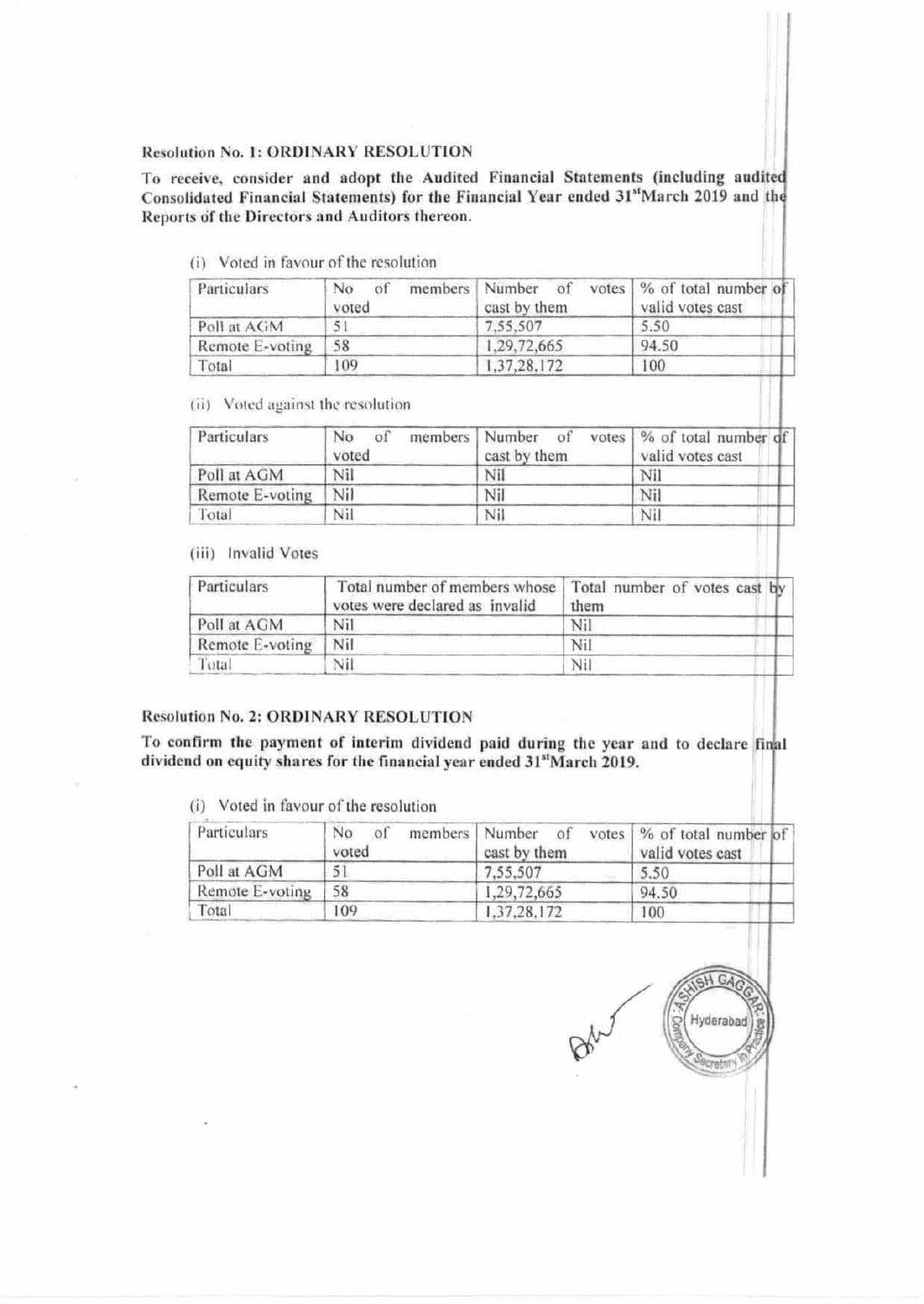(ii) Voted against the resolution

| Particulars     | No<br>of<br>voted | members Number of<br>cast by them | votes   % of total number of<br>valid votes cast |
|-----------------|-------------------|-----------------------------------|--------------------------------------------------|
| Poll at AGM     | Nil               | Nil                               | Nil                                              |
| Remote E-voting | Nil               | Nil                               | Nil                                              |
| Total           | Nil               | Nil                               | Nil                                              |

(iii) Invalid Votes

| Particulars     | Total number of members whose   Total number of votes cast by<br>votes were declared as invalid | them |
|-----------------|-------------------------------------------------------------------------------------------------|------|
| Poll at AGM     | Nil                                                                                             | Nil  |
| Remote E-voting | Nil                                                                                             | Nil  |
| Total           | Nil                                                                                             | Nil  |

## Resolution No. 3: ORDINARY RESOLUTION

To appoint a Director in place of Mr. P. Venkateshwara Rao, Deputy Managing Director (DIN: 01254851) who retires by rotation and being eligible, offers himself for reappointment.

(i) Voted in favour of the resolution

| Particulars     | No<br>of<br>members<br>voted | of<br>  Number<br>cast by them | votes   % of total number of<br>valid votes cast |
|-----------------|------------------------------|--------------------------------|--------------------------------------------------|
| Poll at AGM     | 5                            | 7.55.507                       | 5.50                                             |
| Remote E-voting | 55                           | 1.18.58.958                    | 86.39                                            |
| Total           | 106                          | 1,26,14,465                    | 91.89                                            |

(ii) Voted against the resolution

| <b>Particulars</b> | No<br>O <sub>1</sub><br>voted | members Number of<br>cast by them | votes % of total number of<br>valid votes cast |
|--------------------|-------------------------------|-----------------------------------|------------------------------------------------|
| Poll at AGM        | Nil                           | Nil                               | Nil                                            |
| Remote E-voting    |                               | 11.13.707                         | 8.1                                            |
| Total              |                               | 11,13,707                         | 8.11                                           |

(iii) Invalid Votes

| Particulars     | Total number of members whose   Total number of votes cast by<br>votes were declared as invalid | them |
|-----------------|-------------------------------------------------------------------------------------------------|------|
| Poll at AGM     | Nil                                                                                             | Nil  |
| Remote E-voting | Nil                                                                                             | Ni   |
| Total           | Nil                                                                                             | Ni.  |

 $E$  H  $G$ Hyderabad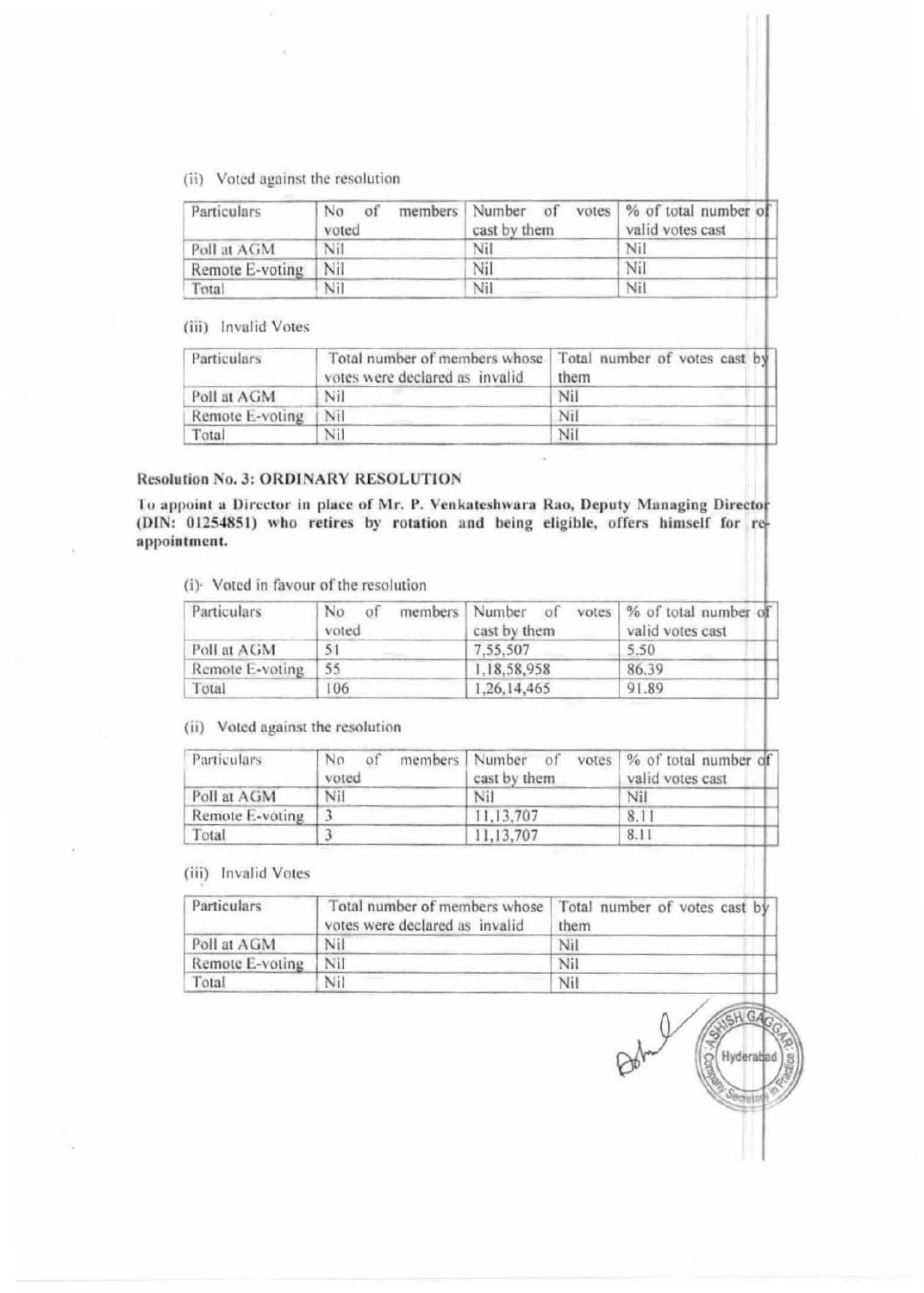## **Resolution No. 4: ORDINARY RESOLUTION**

Ratification of appointment of auditors:

(i) Voted in favour of the resolution

| Particulars     | members   Number<br>No.<br>voted | of<br>cast by them | votes   % of total number of<br>valid votes cast |
|-----------------|----------------------------------|--------------------|--------------------------------------------------|
| Poll at AGM     | <b><i>Charles Co.</i></b><br>5'  | 7.55.507           | 5.50                                             |
| Remote E-voting | 56                               | 1.29,72,605        | 94.50                                            |
| Total           | 107                              | 1,37,28,112        | 100                                              |

(ii) Voted against the resolution

| Particulars     | No<br>voted | members Number of<br>cast by them | votes   % of total number of<br>valid votes cast |
|-----------------|-------------|-----------------------------------|--------------------------------------------------|
| Poll at AGM     | Nil         | Nil                               | Nil                                              |
| Remote E-voting |             | 60                                | Negligible                                       |
| Total           |             | 60                                | Negligible                                       |

## (iii) Invalid Votes

| Particulars     | votes were declared as invalid | Total number of members whose   Total number of votes cast by<br>them |
|-----------------|--------------------------------|-----------------------------------------------------------------------|
| Poll at AGM     | Nil                            | Nil                                                                   |
| Remote E-voting | Nil                            | Nil                                                                   |
| Total           | Nil                            | Ni                                                                    |

#### Resolution No. 5: SPECIAL RESOLUTION

To Re-appoint Mr. Talupunuri Venkateswara Rao (DIN: 00572657) as an Independent Non-Executive Director for a second term of five consecutive years, in terms of Section 149 of the Companies Act, 2013:

(i) Voted in favour of the resolution

| Particulars     | of<br>members Number<br>No<br>voted | of<br>cast by them | votes   % of total number of  <br>valid votes cast |
|-----------------|-------------------------------------|--------------------|----------------------------------------------------|
| Poll at AGM     |                                     | 7.55.507           | 5.50                                               |
| Remote E-voting | 55                                  | 1,20,97,152        | 88.12                                              |
| Total           | 106                                 | 1.28.52,659        | 93.62                                              |

SH G Hyderaba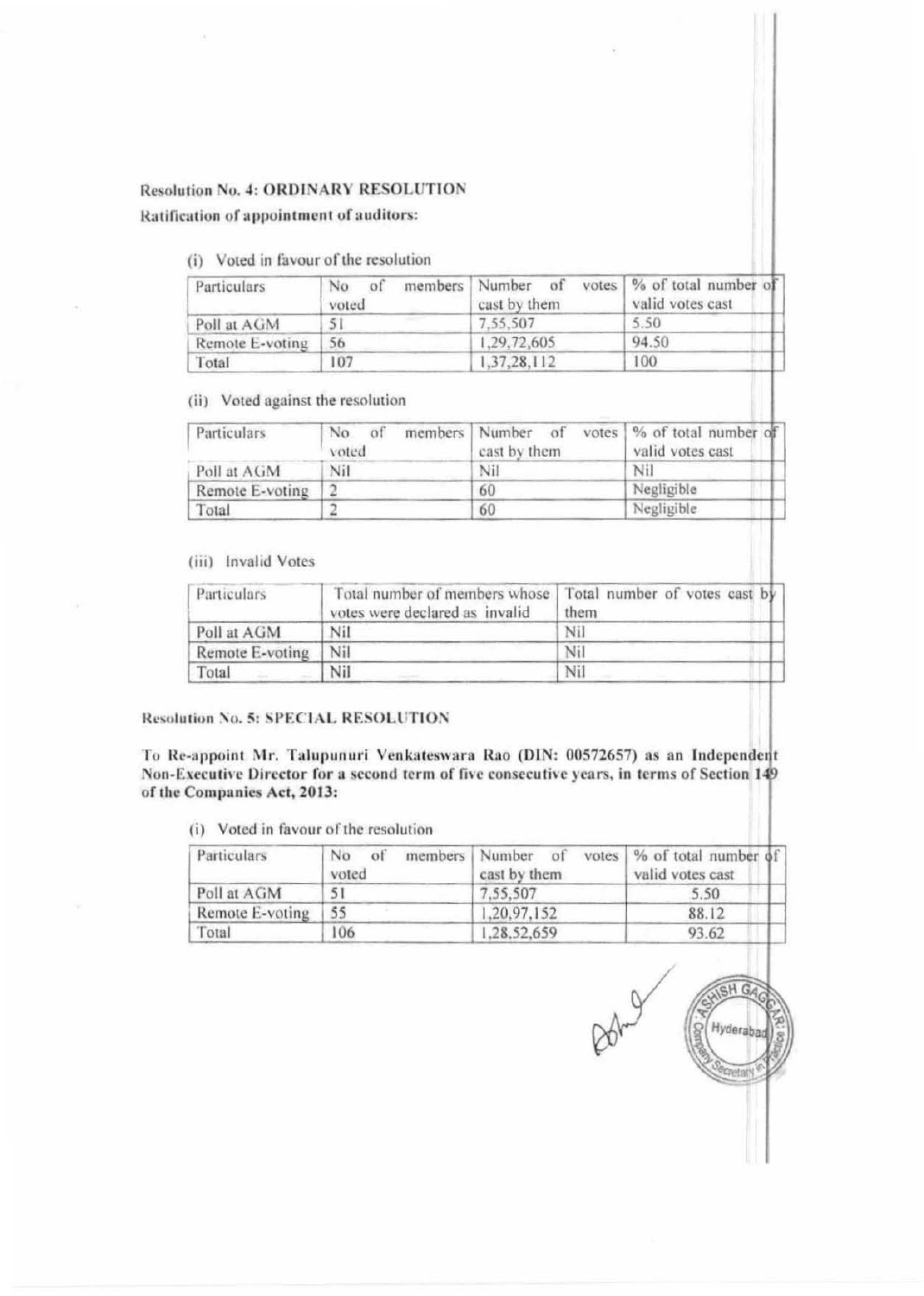(ii) Voted against the resolution

| Particulars     | No<br>of<br>voted | members Number of<br>cast by them | votes   % of total number of<br>valid votes cast |
|-----------------|-------------------|-----------------------------------|--------------------------------------------------|
| Poll at AGM     | Nil               | Nil                               | Nil                                              |
| Remote E-voting |                   | 8,75,513                          | 6.38                                             |
| Total           |                   | 8,75,513                          | 6.38                                             |

## (iii) Invalid Votes

| <b>Particulars</b> | Total number of members whose<br>votes were declared as invalid | Total number of votes cast by<br>them |
|--------------------|-----------------------------------------------------------------|---------------------------------------|
| Poll at AGM        | Nil                                                             | Nil                                   |
| Remote E-voting    | Nil                                                             | Nil                                   |
| Total              | Nil                                                             | Nil                                   |

## Resolution No. 6: SPECIAL RESOLUTION

To Re-appoint Mr. Venkata Neeladri Varma Nadimpalli (DIN: 02861521) as an Independent Non-Executive Director for a second term of five consecutive years, in terms of Section 149 of the Companies Act, 2013:

(i) Voted in favour of the resolution

| Particulars     | of<br>No<br>voted | members   Number<br>of<br>cast by them | votes $\%$ of total number of<br>valid votes cast |
|-----------------|-------------------|----------------------------------------|---------------------------------------------------|
| Poll at AGM     | 5                 | 7.55.507                               | 5.50                                              |
| Remote E-voting | 49                | 86,08,404                              | 62.71                                             |
| Total           | 00                | 93,63,911                              | 68.21                                             |

(ii) Voted against the resolution

| Particulars     | No<br>of<br>voted | members Number of<br>cast by them | votes % of total number of<br>valid votes cast |
|-----------------|-------------------|-----------------------------------|------------------------------------------------|
| Poll at AGM     | Nil               | Nil                               | Nil                                            |
| Remote E-voting | -9                | 43,64,261                         | 31.79                                          |
| Total           | 9                 | 43.64.261                         | 31.79                                          |

 $H G$ Hyderabad **Pretar**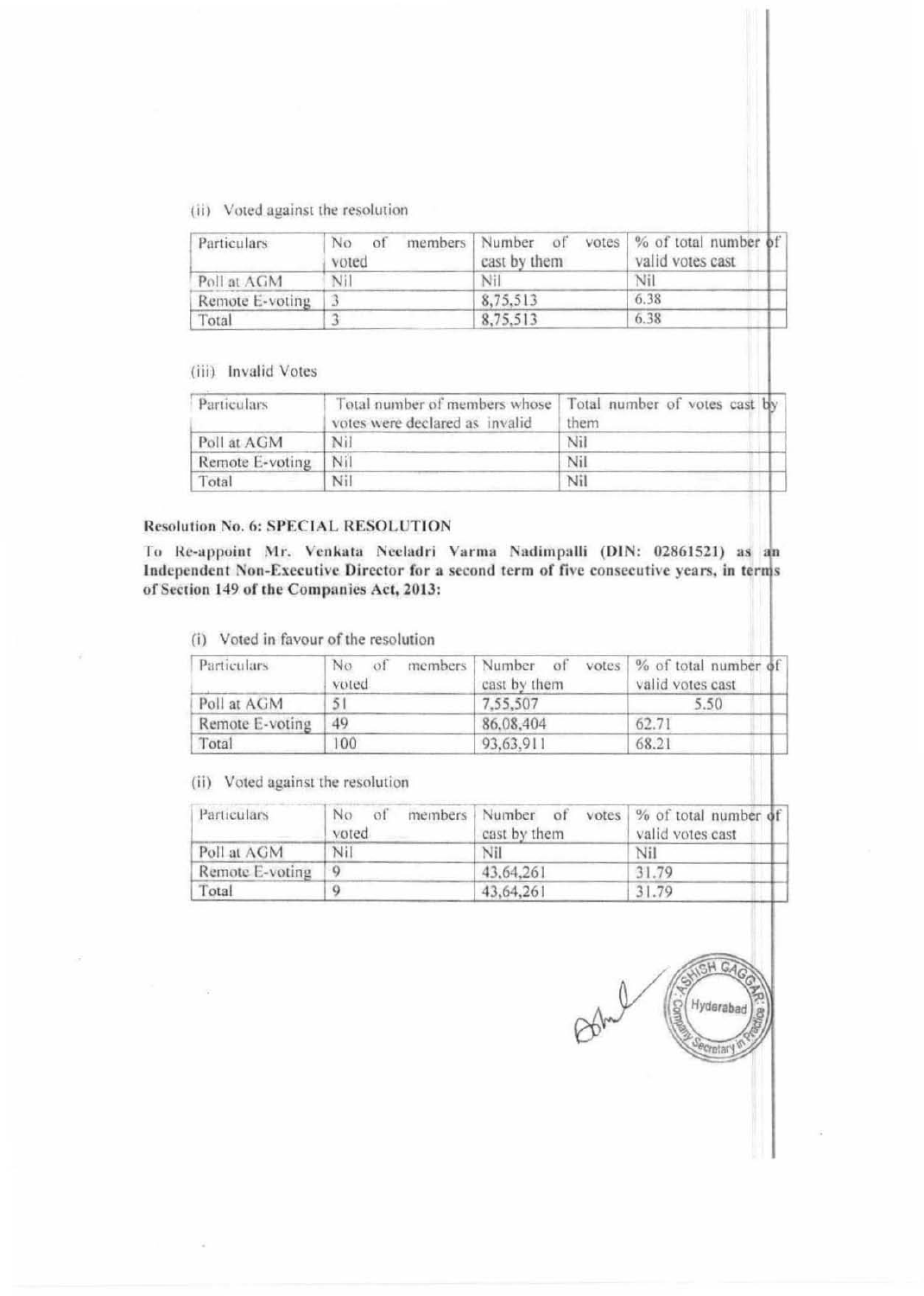(iii) Invalid Votes

| Particulars     | votes were declared as invalid | Total number of members whose   Total number of votes cast by<br>them |
|-----------------|--------------------------------|-----------------------------------------------------------------------|
| Poll at AGM     | Nil                            | Nil                                                                   |
| Remote E-voting | Nil                            | Nil                                                                   |
| Total           | Nil                            | Nil                                                                   |

# Resolution No. 7: SPECIAL RESOLUTION

Ratification of Reappointment of Mrs. J. Mytraeyi, Non-Executive Promoter Director (DIN: 01770112):

(i) Voted in favour of the resolution

| Particulars     | of<br>No.<br>voted | members Number of<br>cast by them | votes   % of total number of<br>valid votes cast |
|-----------------|--------------------|-----------------------------------|--------------------------------------------------|
| Poll at AGM     |                    | 7.55.507                          | 5.50                                             |
| Remote E-voting | 53                 | 1,07,46,505                       | 78.28                                            |
| Total           | 104                | 1,15,02,012                       | 83.78                                            |

(ii) Voted against the resolution

| Particulars     | No<br>members   Number<br>of<br>voted | of<br>cast by them. | votes   % of total number of<br>valid votes cast |
|-----------------|---------------------------------------|---------------------|--------------------------------------------------|
| Poll at AGM     | Nil                                   | Nil                 | Nil                                              |
| Remote E-voting |                                       | 22, 26, 150         | 16.22                                            |
| Total           |                                       | 22.26.150           | 16.22                                            |

## (iii) Invalid Votes

| Particulars     | Total number of members whose   Total number of votes cast by<br>votes were declared as invalid | them |
|-----------------|-------------------------------------------------------------------------------------------------|------|
| Poll at AGM     | Nil                                                                                             | Nil  |
| Remote E-voting | Nil                                                                                             | Nil  |
| Total           | Nil                                                                                             | Nil  |

SH GA S Hyderabad retar